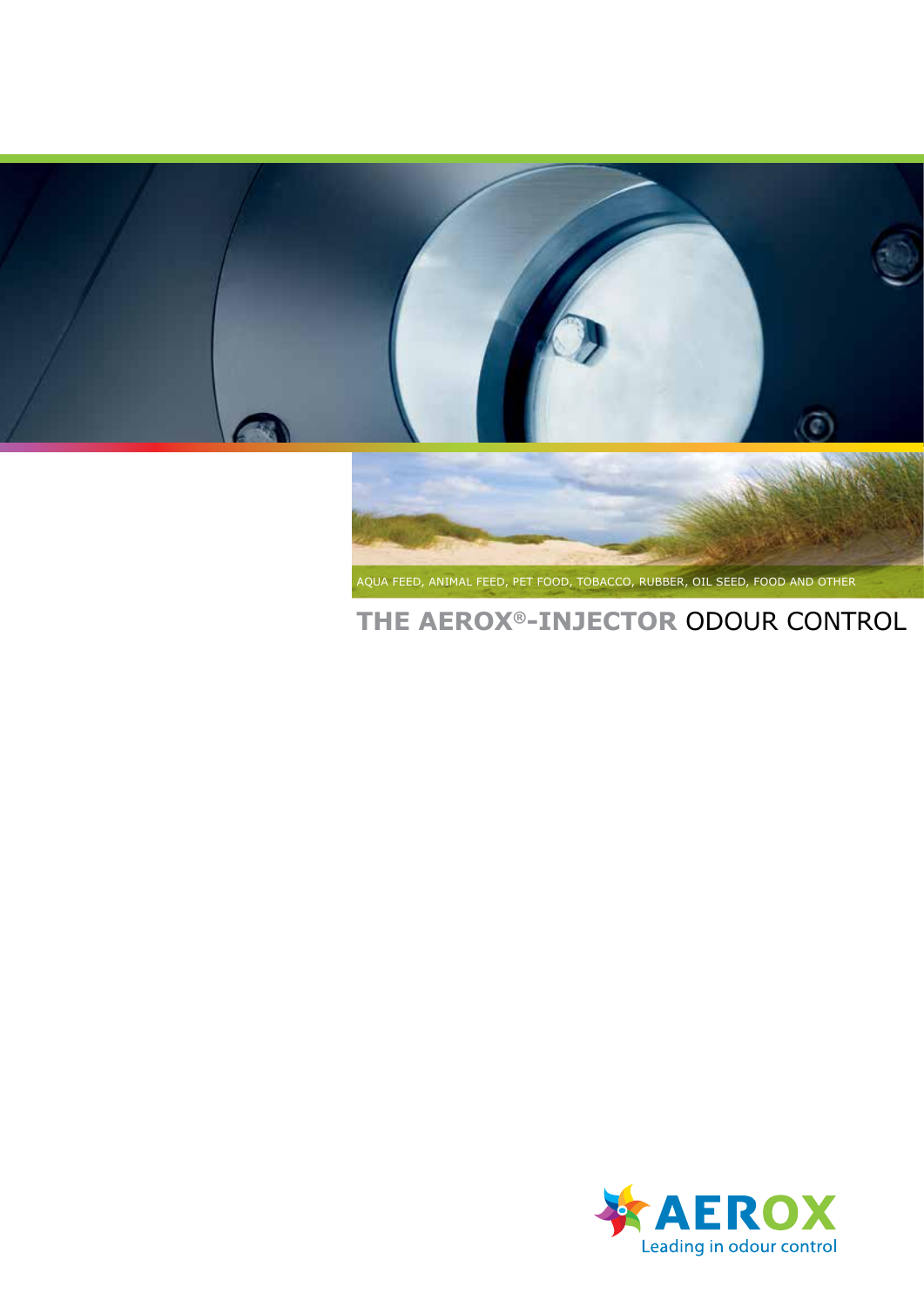### **Fresh air** for your neighbours

*Aerox provides long-term, total odour control solutions across industries, across the globe. We help our clients to minimize their emission in order to comply with industry legislation and laws, but most important: we ensure fresh air for your neighbours.*

*The Aerox®-Injector destroys the odours that are produced in industrial processes and is regarded as the 'Best Available Technology' by governments and clients worldwide. Up to 98% odour reduction and a unique ability to remove odours from wet process air, have made the choice easy for a vast amount of market leading companies worldwide.*



AE

#### **A Dedicated Environmental Focus**

Since odour is more a nuisance than a political issue or an environmental problem, it is high on the list of priorities within companies across all sectors. Corporate image and social responsibility are nowadays pivotal to the overall status and success of companies today, decision makers are keen to invest in technology to reduce such nuisances.

The Aerox®-Injector is designed specifically with the environment in mind. The injector requires no water, chemicals or fuel to operate. Due to its unique agitated oxygen technology, which works on the principle of passing air between specially prepared cathodes and anode, all it needs is a relatively small amount of electricity and it produces no waste or whatsoever. Furthermore the Aerox service program ensures that all consumables are completely recycled: environmental friendly.

- **From electricity to fresh air**
- No fuel
- No gas
- No water
- No chemicals
- No waste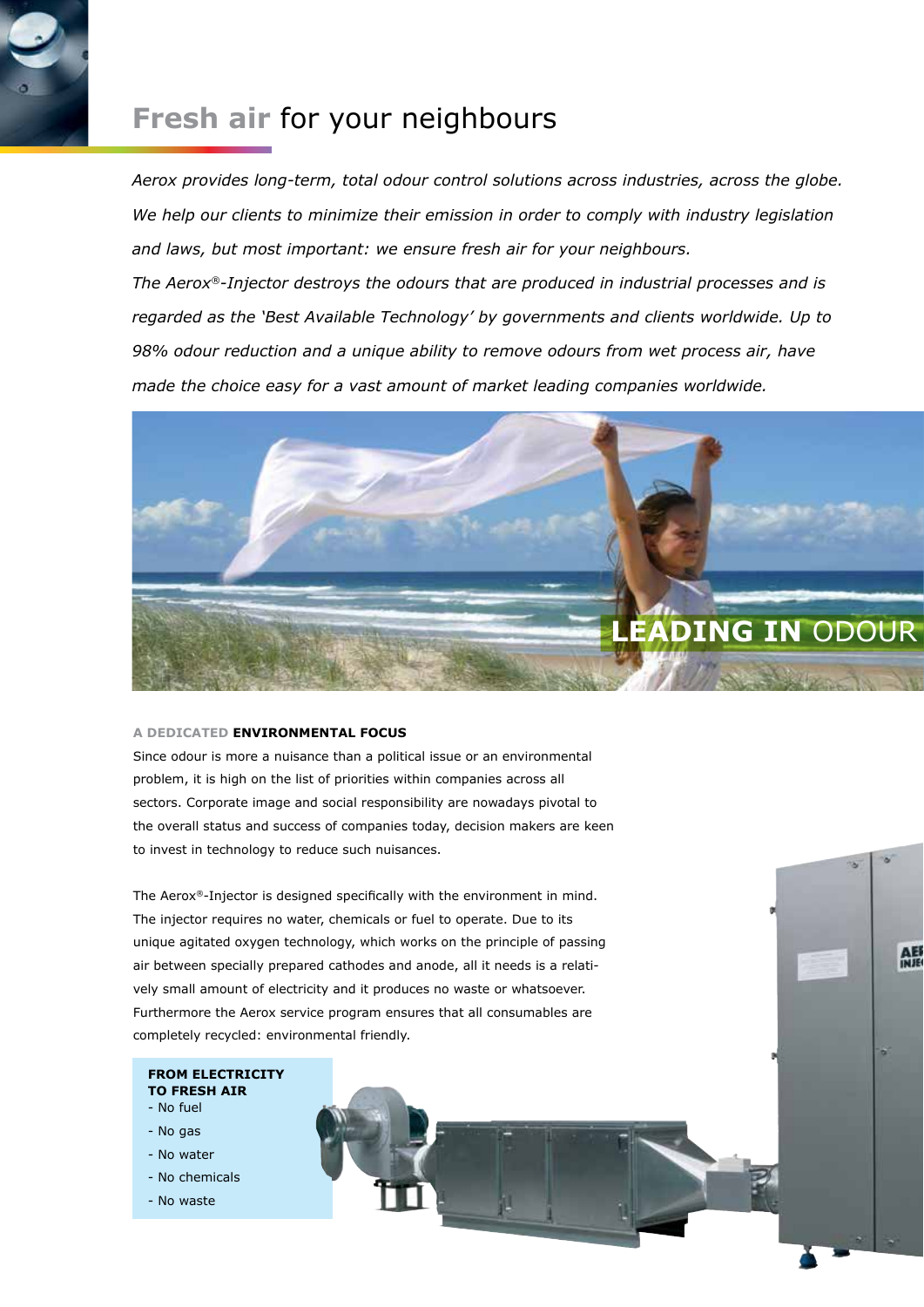

## **Leading in** odour control



*The primary focus of our efforts is to remove ground-level odour nuisances resulting from your production process. The technology at the heart of our solutions is the Aerox®-Injector, a small unit that is fixed to the outside of your exhaust duct and injects 'active oxygen' into it. This oxidizes the odorous molecules, making them undetectable to the human nose.* 

Hence, with the Aerox®-Injector, all your neighbours can enjoy what they like to take for granted: FRESH AIR. Aerox has the experience and knowhow of the sources and compositions of odours across many industries as well as knowledge about the related production processes. This allows for a thorough determination of the complexity of each unique situation and best suited solution. Aerox will reduce your plant's odour emissions to acceptable levels, and often even eradicate them all together.



**A** *Shows the impact of odour on the environment.*



**B** *Shows the result after installing an Aerox®-Injector.*



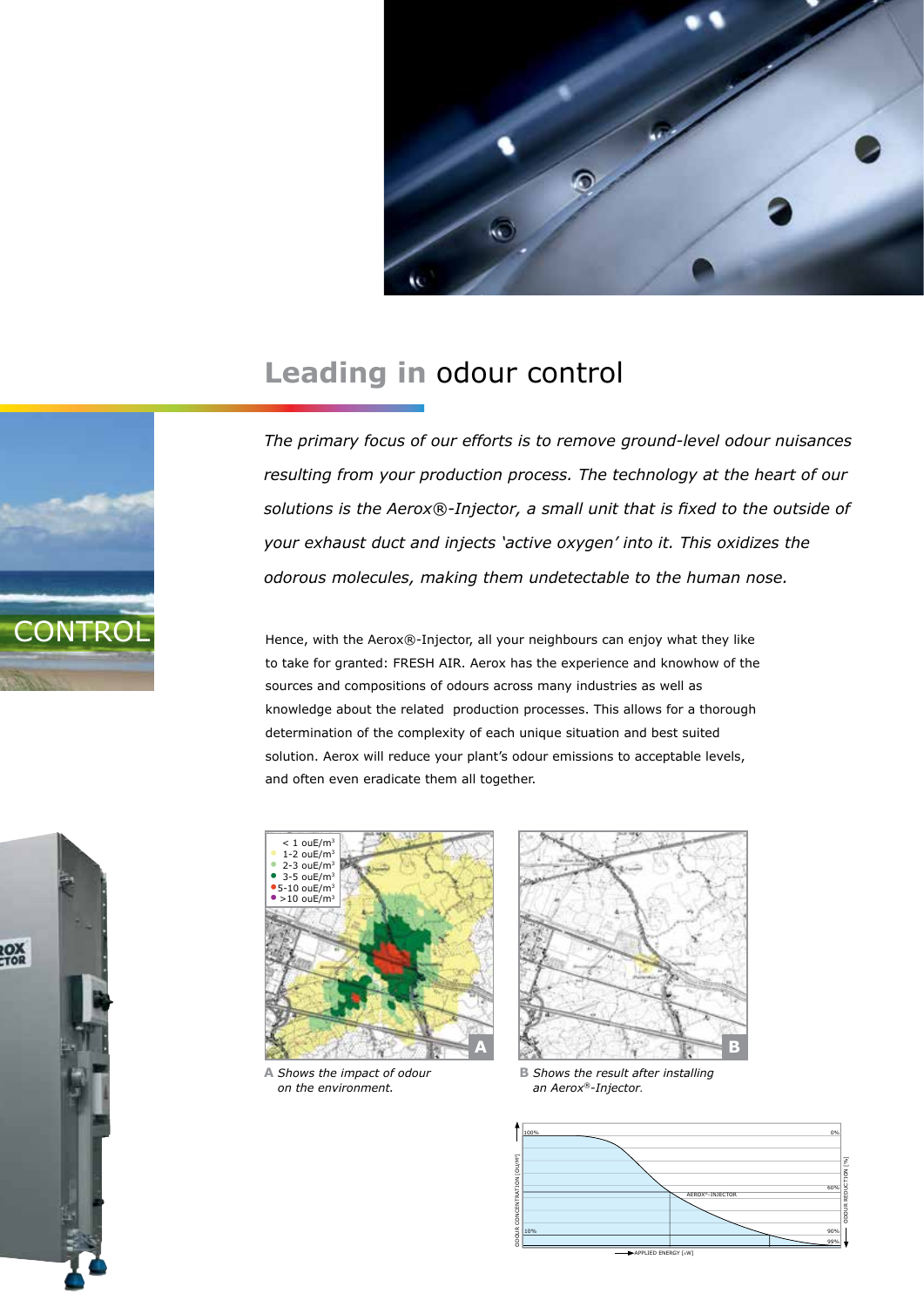# **The Aerox®-Injector** non-thermal plasma technology

*The Aerox®-Injector is a non-thermal plasma unit that is fitted outside the process gas duct. Clean, ambient air is used to generate oxygen radicals, which are injected into the exhaust gas flow, oxidizing the odour molecules present and thereby rendering them inoffensive.*



### **Benefits at a glance**

- Highly effective odour control
- Injection allows large volumes of process air
- Low cost of ownership
- No requirement for water, gas, chemicals. No waste.
- Best Available Technology

#### **Odour Control Across the Industrial Spectrum**

Aerox, inventor of the cold plasma injection odour control technology, has a proven 25 years' track record of experience in industrial odour control across many industrial sectors. This list of specific industries continues to expand. Real durable odour solutions require advanced and tailor made technology. The best way to control odours is unique to each situation. Obviously, the nature of a production process and the odours it produces form the point of departure for any solution that Aerox delivers. Factors as climate, geographic location and governmental regulations are taken into account in the design of each site specific solution. On top of that, each Aerox®-Injector unit is fine-tuned during commissioning by a Aerox qualified engineer.

### **INDUSTRIES**

- Aqua feed
- Animal feed
- Pet food
- Tobacco
- Rubber
- Oil seed
- Food
- Other

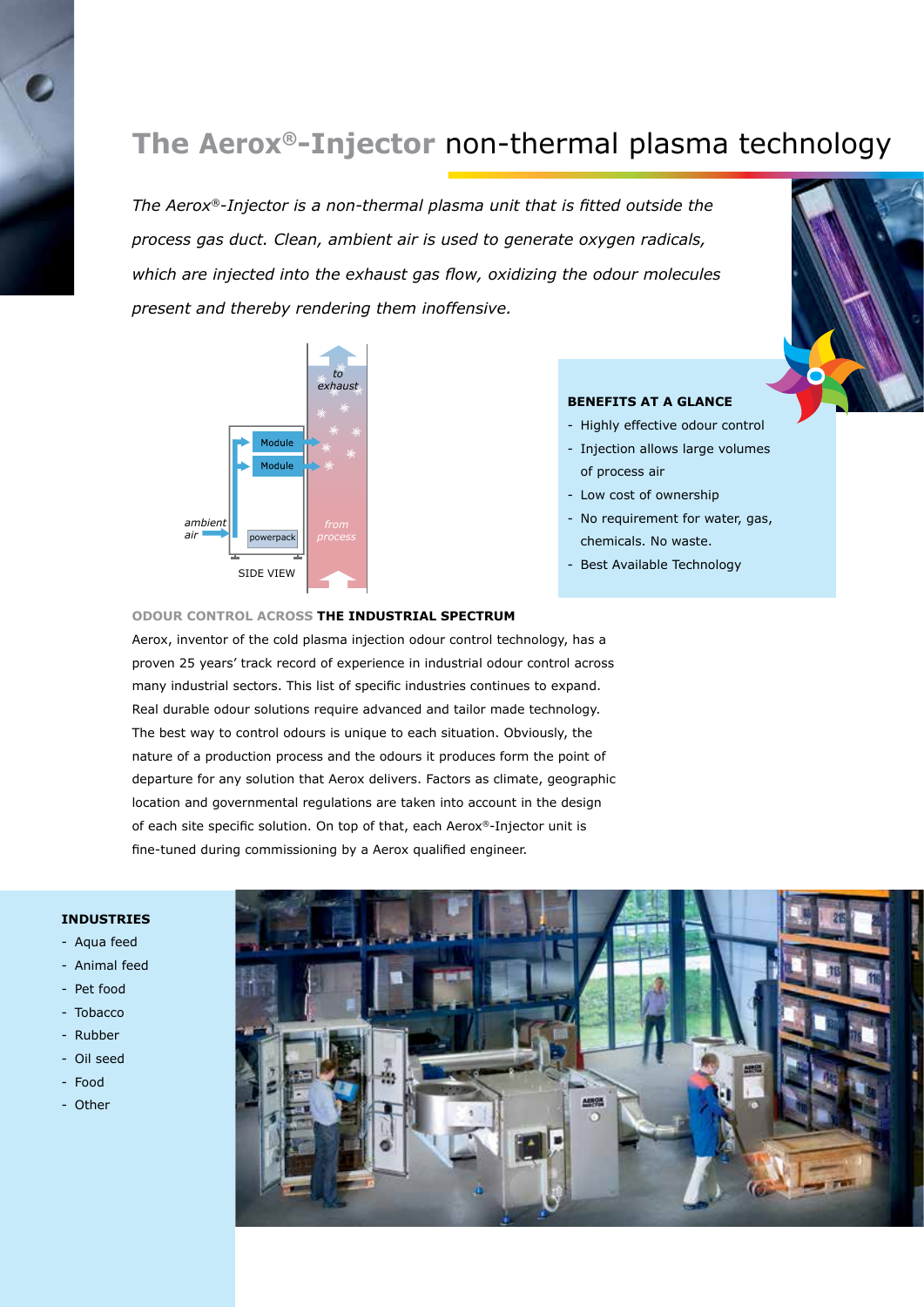

### **World market leaders** choose Aerox

*Aerox B.V. is the world's leading odour control specialist using environmental friendly and highly efficient cold-plasma injection technology. We have in-depth knowledge and experience of all aspects of odour abatement processes, across multiple industries.*



The Aerox approach always starts by collecting information and advice on the feasibility of an Aerox Injector for your specific situation. This advice is given based on information you can give us over the telephone or questionnaire and entails details like process data, air volumes, local geography and climate conditions.

Odour problems are complex and unique. Aerox therefore offers on-site trial services enabling the clients to determine what performance can be realized at what Aerox capacity. Based on the test results Aerox designs and provides an optimal odour control solutions. A team of Aerox qualified and expert project engineers will cooperate with the clients engineer team to ensure an optimal implementation process, tailor made to site conditions and requirements. After start-up Aerox will focus on a long-term cooperation and to provide support services as module changes and remote performance control. This allows for reduction of maintenance costs and a smooth operation of the Aerox®-Injector.